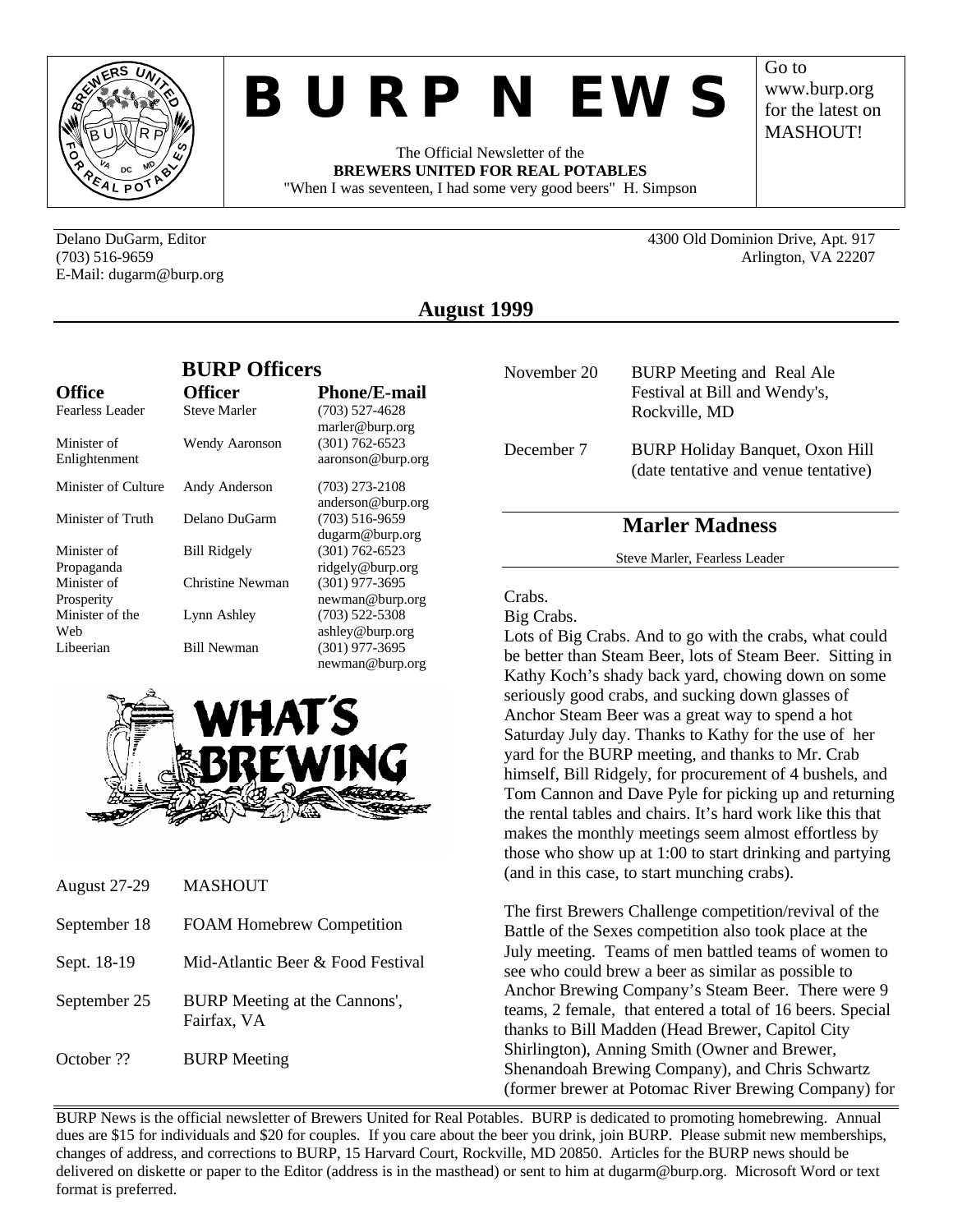BURP News 2 and 2 and 2 and 2 and 2 and 2 and 2 and 2 and 2 and 2 and 2 and 2 and 2 and 2 and 2 and 2 and 2 and 2 and 2 and 2 and 2 and 2 and 2 and 2 and 2 and 2 and 2 and 2 and 2 and 2 and 2 and 2 and 2 and 2 and 2 and 2

taking out time to be judges for this competition. Ryan Maher, the mid-Atlantic sales rep for Merchant Du Vin-East was at the meeting and was also going to judge, but ended up leaving because he was not feeling well. We hope the Ryan can make it out to another BURP event. The winning team, bringing victory to the male gender, The Babe Buster (Bill Ridgely and Bill Newman). Second place went to The Cookes (Bob Cooke and his son), with third place going to Team DMS (Bob Dawson, Steve Marler, and Robert Stevens). A clean sweep for the males, but the women promise revenge next year.

August is MASHOUT month. If you haven't been up to Popenoe Mountain for this gathering of Mid-Atlantic homebrewers, camping out under the stars, believe me, it is worth experiencing. There are some BURP members that I know of that hate camping, but they are there on Popenoe Mountain, ready for the festivities. It is that much fun. This year will feature the usual campfires on Friday and Saturday nights with the usual assortment of Mashout musicians and storyteller. On Saturday evening we will have the Mashout traditional barbecue, but with an extra treat of having it catered by T.R. James Catering Company. And of course we will have the Sunday morning pancake breakfast.

There are a lot of day time activities available including Biking, Spelunking, Train Riding, Swimming, Hiking, and Drinking. Saturday morning there will also be a demonstration of tomahawk throwing and black powder shooting by mountain man Walking Crow. The BURP Wheat beer competition will also be held Saturday afternoon. Saturday night after dinner, the band Barrelhouse Brawl will play a rousing mix of roots Dixieland, hot jazz, and cathouse blues. Bill Prewitt will also have his giant motorized telescope, Leanne, for all those interested in gazing at the heavens, skies permitting. There is lots I've left out (mostly organized by camp activity director Bill Newman). This is really too much fun to miss, so I'm counting on seeing the usual BURP contingent there plus more than a few first timers.

The next BURP meeting following Mashout will be the BURP/Wort Hogs joint Oktoberfest meeting on Saturday, September 25. Along with the BURP/AHA Porter competition, we will also have a German Beer competition. Look for next month's newsletter for more information, but get your German style beers ready.

That is all for now. See you at MASHOUT.

## **BURP EDUCATION UPDATE**

Wendy Aaronson, Minister of Enlightenment

## BJCP EXAM PREPARATION CLASS BEGINS

SEPTEMBER 16: The 13 week BJCP exam preparation class will be held on Thursday evenings from 7-10 p.m. and begin on September 16. The class will be limited to 12 people (although I may be persuaded to go as high as 14) and be held at alternating VA and MD locations. Bob Maher has graciously offered his home in Falls Church, VA and the MD location will most likely be at Robert and Anne Stevens' home in Silver Spring. Although this course is open to anyone in BURP who wants to improve their knowledge of beer styles, the primary focus will be to prepare individuals to take the BJCP exam. Judging beers and practice exams will be integrated into each class and the expectation is that participants will make an effort to take the exam which will be scheduled at the end of January. In the first class, Tom Cannon will provide an overview of the BJCP and judging. We will also educate our palates by tasting samples of beer which have been adulterated with food grade and not-so food grade chemicals. The next two sessions will be technical sessions. In session two, we will discuss malt, hops, and yeast. Session three will be water and mashing. The remainder of the sessions will be devoted to beer styles. These include: Pale ale, IPA, bitters, and American amber ale; Porter and stout; Strong Ales (Barleywine, Old Ale, Scotch ale, Russian Imperial Stout); Amber and Dark Lagers (Vienna, Marzen, Fest, Dunkel, Schwarzbier, Bocks); Belgian Ales (Belgian Ale, Dubbel, Tripel); Scottish ale and Brown ale; Wheat beer (German, American, Wit); Light lagers (Pilsner, Export, Helles, Pre-Prohibition); Kolsch, Alt, Cream ale, and American lager; and, Lambics and Oud Bruin.

The cost of the class is \$60 made payable to BURP. Please send your check no later than Monday Sept. 13 to Wendy Aaronson, 15 Harvard Ct. Rockville, MD 20850. This course requires a lot of planning so it is really important to sign up early. I will cancel if I do not have at least 8 people. If you have any questions, please call me at 301-762-6523 or e-mail me at **aaronson@burp.org**.

JULY EDUCATIONAL TASTING: Many thanks to Mark Cassels for leading the discussion of honey and mead held at the July meeting. Mark brought samples of many varieties of honey that most of us had never tried until the tasting. He also shared at least 7 or 8 wonderful home made and commercial meads. Unfortunately, I can not find my notes about the tasting and my only recollection of the meads is that I enjoyed all of them. We were also fortunate that John Hallberg joined us for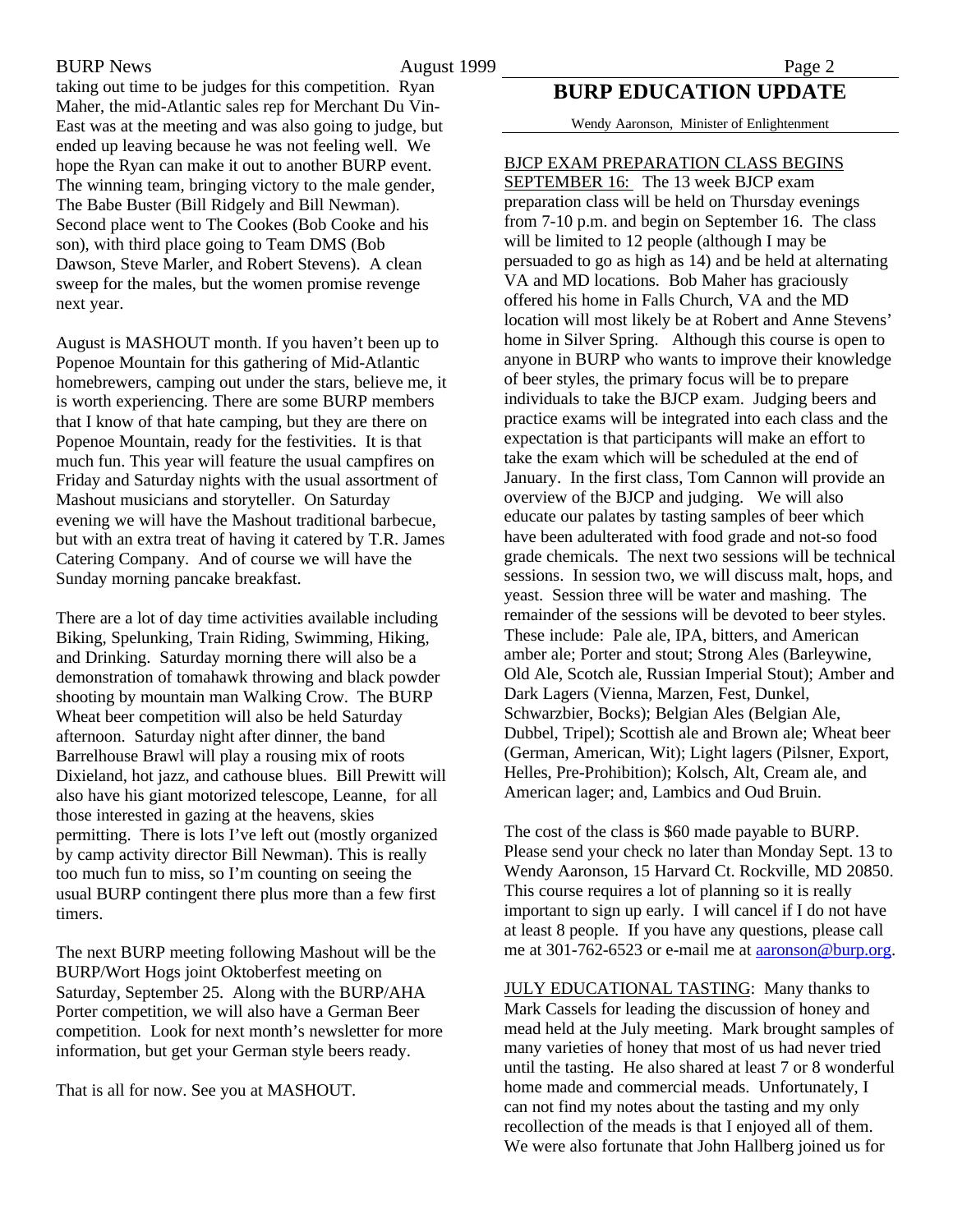### BURP News **August 1999** Page 3

the tasting. Some of you may recall that John invited BURP to the Mount Vernon Cidery in Sperryville, VA, a few years ago. John, who is now a proprietor of "The Smokehouse", a B&B in Sperryville, will be opening a meadery. It truly was a great opportunity to have these individuals share their knowledge and prepare us for judging this AHA category.

REINHEITSGEBOT EDUCATION SERIES: I confess that I got sidetracked with work and summer fun, but Robert Stevens and I still intend to get this series started in late September. Look for details on the homepage and in next month's newsletter.

# **HELP WANTED**

Brew America is looking for part time help during the evenings and especially weekends. The pay is \$6.00 and hour plus a 20% employee discount. If interested please call 703-207-0760.

## **Still Time to Register for MASHOUT 99!**

Bill Ridgely, Minister of Propaganda

**MASHOUT 99** is only a few days away, but there's still time to register for the event. Please get those checks in the mail quickly, though, as your intrepid registrar will be leaving for the event by mid-day Thursday (Aug 26). Don't miss out be getting your check in the mail too late. The event will officially run from **Friday, Aug 27** through **Sunday, Aug 29.**

This year's MASHOUT looks once again to be the big event of the summer, and I hope everyone can make it. There's great musical entertainment lined up for you, and the Saturday night barbecue presented by **T. R. James Catering** should be a memorable meat extravaganza!

Cost of registration is \$15 for individuals, \$25 for couples, and \$6 for children 2-12 years of age. Children up to the age of 2 are admitted free of charge. Checks should be made payable to **BURP** and sent to:

MASHOUT 99 15 Harvard Court Rockville, MD 20850

If you plan to register but can't get your check in the mail until early next week, please contact me at 301- 762-6523 (or e-mail ridgely@burp.org) . I will at least

be able to add your name to the attendee list in case the check does not arrive in time.

I hope to see everyone at MASHOUT 99!

# **Holiday Contest**

Steve Marler, Fearless Leader

In the past, BURP has not hosted a competition during the annual Holiday party in December. However, with Y2K just around the corner, things will be a little different this year. To help ring in the year 2000, BURP will host a home made Champagne (sparkling wine) contest during the Holiday Party.

The contest format will be simple. Contestants will bring their Champagne to the party where it will receive a number. All the Champagnes will be placed on a common table. All those in attendance at the party will have the opportunity to fill out a ballot indicating which Champagne is the best. The Champagne that receives the most votes will be the winner.

If you are interested in participating, I suggest that you go out to your local home brew supply store and pick up some juice or a kit and get it going soon. Grapes may be available for the hard core people that want to press their own juice, but you will have to do some searching to find them. The following home brew stores indicated to me that they have wine making and/or Champagne kits available:

Brew America Brew Masters The Brew Pot Brewtopia The Flying Barrel Maryland Homebrew

So be prepared for the predicted Champagne Shortage and BURPs Y2K Champagne Contest.

# **Summer Winemaking Part 2 – From Grapes to Glass**

Ralph Bucca

True wine is from grapes. Go in any liquor store and that is what you will find. Making wine from other fruits, leaves etc is considered country wine, nothing wrong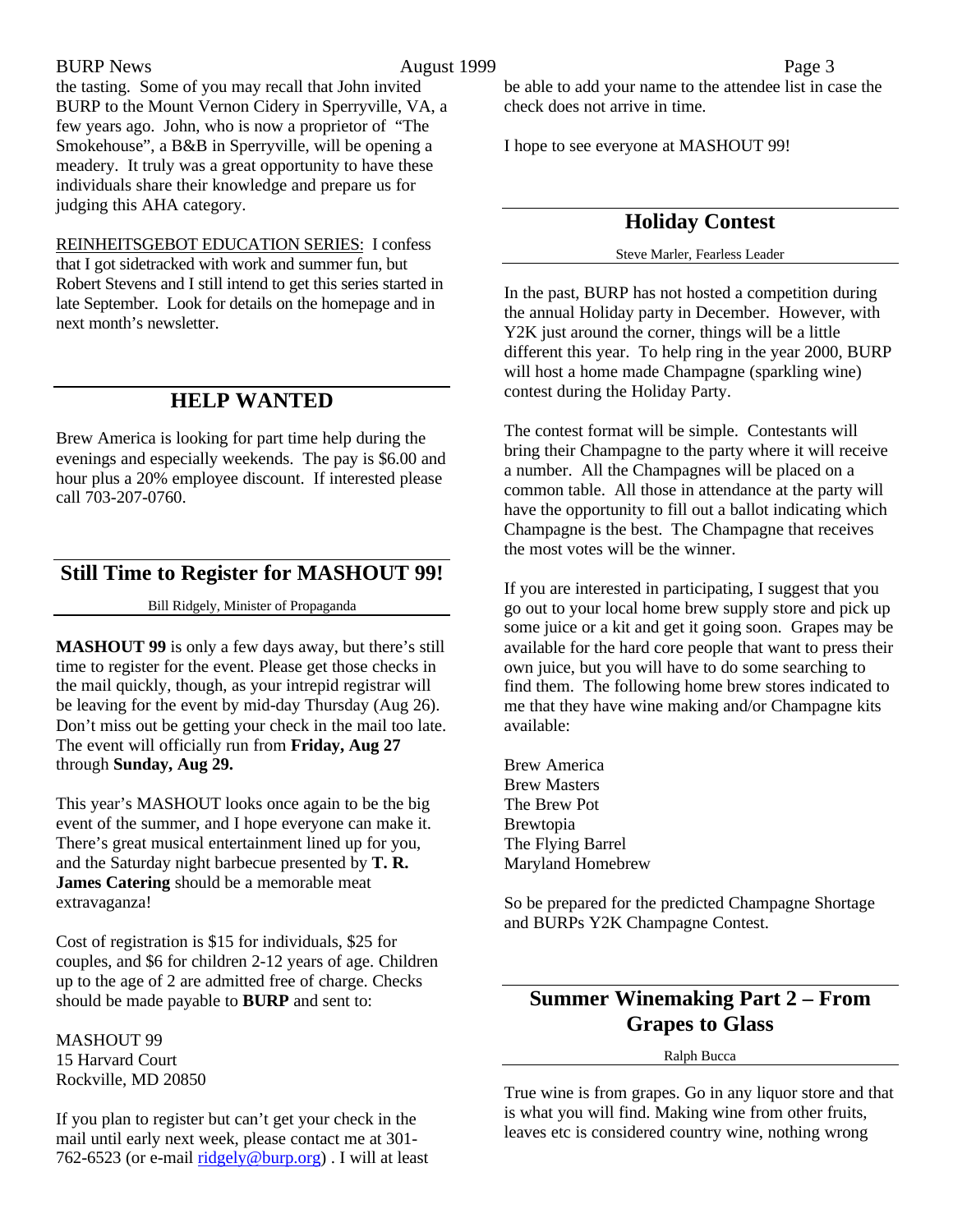wines.

BURP News **August 1999** Page 4

## **Brewers Challenge**

Steve Marler, Fearless Leader

Making wines from grapes is not difficult, in fact, it has been done for thousands of years and the technique has not changed1 Get grapes, crush them, press the juice, ferment it.

with them, but most people do not consider them true

Getting good wine grapes is the challenge, however, there are several pick-your-own vineyards in Maryland or Virginia, also, some commercial vineyards might sell you their grapes**\***. The season is roughly Mid –August through Mid –October, with September being prime winemaking time.

After you have contacted your grape source be prepared to pick your grapes. Choose the variety you want then start snipping. Figure 15 lbs. per gallon, 80 lbs. to fill a carboy. Most vineyards let you use their crusher. I bring picnic coolers to transform the grape slurry. If no crusher, then plastic trash bags or cardboard boxes are fine. If you don't think you have a crusher, look no further then your feet. Use a large plastic trash can, dump the grapes in, hose down your feet before and after and get stomping. If they are white grapes, press them into juice within 12 hours, to avoid the color from the tannins in the skins. If you don't have a press, the grapes can be wrapped in cheesecloth and pressed through a colander over a pail. Check the juice with a hydrometer and adjust with sugar to make 12% wine. Add yeast and ferment. If red grapes, add yeast after the crush, stir twice daily and press 1 week later, this is done to extract the color and tannins.

A second wine can be made from the same grapes. If your initial yield is 5 gallons, aim for ½ that amount. For every gallon, add 1-gallon water and 2.5 pounds sugar. Ferment on the skins for a few days, the yeast is already in the reds, but needs to be added to the whites. The wine needs to be racked every three months, and bottled in the summer, just before you need the carboys to make wine again.

You can make wine from concentrates, but it's cheating.

*This is Mr. Bucca's opinion and does not necessarily reflect the views of BURP or its officers. If you would like to reply, please send your article to the Editor at dugarm@burp.org. Ed.*

 \*For grape contact: Maryland Grape Growers Assn. 1116 E. Deep Run Road, Westminster Md. 21158 (410- 848-7577) VA Wine Marketing Office (1-800-va vines) or give me a call for local availability (410-257-0022)

What kind of beer do you make when you are given the base ingredients and very little other direction? That will be the next Brewers Challenge. Ten teams will be given some base ingredients that they must use and they will be allowed to add up to one pound of any other 3 ingredients that they choose. These ten beers will then be judged at the Weird Beer meeting in October.

Teams must consist of 2 or more people. At least one person on the team must be a must be a BURP member and at least one member of the team must be a novice brewer (one or less years of experience) that plans to continue to brew (i.e., not just a spouse, relative, or friend that will never brew again). The BURP member and novice brewer may be the same person. All team members must be 21 year old or older. The competition will be open to the first 10 teams that provide me with the required information below, either by e-mail or snail mail. No phone calls!

Team Name:

Team Captain (name and contact information):

Team Members: Name BURP Member (Y/N) Years of Brewing Experience

We will have a panel of judges to choose which beer is the best overall.

More detailed instructions will be given to the 10 teams.

BURP Oktoberfest/German Style Beer Contest

The September meeting, which is on Saturday, September 25 will also be the first BURP Oktoberfest. It will also be a joint meeting with the Herdon Wort Hogs. During the joint meeting/Oktoberfest, we will have a German Style Beer Contest. Bring any German Style Beer that you have brewed or will brew between now and the meeting. All the entries will be put in a common area. All those in attendance at the meeting will have the opportunity to fill out a ballot indicating which German Beer they believe is the best. The beer that receives the most votes will be the winner.